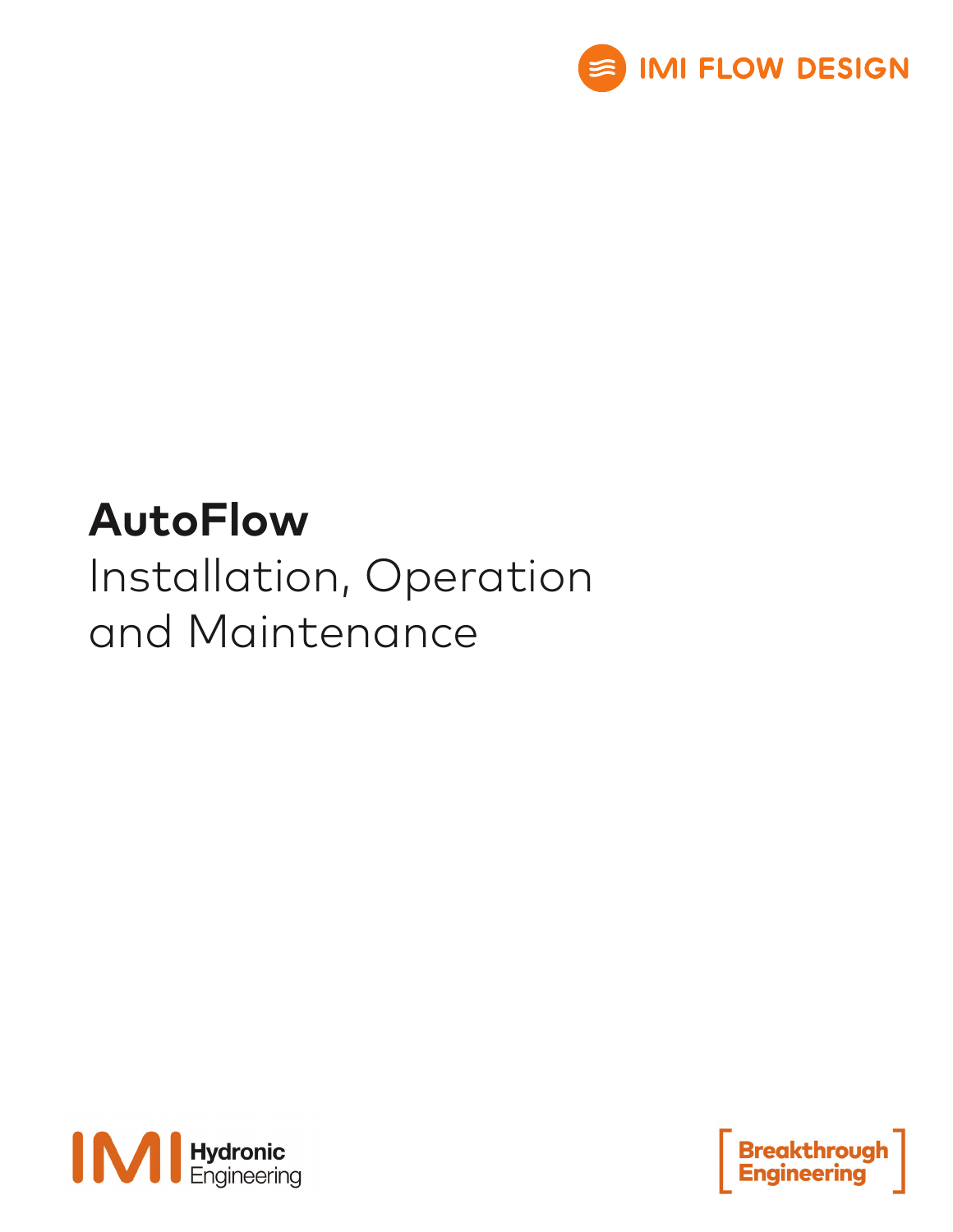# **Products**





**MODEL WB**





**MODEL AC MODEL ACA/ACRA**







**MODEL ACR**



**MODEL WG MODEL WR**



# **Technical description**

| Model AC<br>$1/2" - 2"$                 | $\cdot$ AutoFlow regulator $\cdot$ Ball valve $\cdot$ Port section<br>• Union • Directional flow • Dual P/T ports<br>• SWT, FPT or PP (ball end) by SWT, MPT or PP<br>One reduction size available on union end - 1/2" - 2"<br>SWT, FPT OR MPT |
|-----------------------------------------|------------------------------------------------------------------------------------------------------------------------------------------------------------------------------------------------------------------------------------------------|
| Model<br><b>ACA/ACRA</b><br>$1/2" - 2"$ | • AutoFlow regulator • Field adjustable knob<br>· Port section · Union · Directional flow · Dual P/T<br>ports · SWT, FPT or PP (ball end) x SWT, FPT, MPT<br>or PP (union end)                                                                 |
| <b>Model ACR</b><br>$1/2" - 3/4"$       | • AutoFlow regulator $\cdot$ Ball valve $\cdot$ Port section<br>• Union • Directional flow • Dual P/T ports<br>SWT or FPT (ball end) by SWT, FPT or MPT (union<br>end)                                                                         |
| <b>Model WB</b><br>$2" - 8"$            | Model WS flow control valve with rods, nuts<br>and Model BF butterfly valve · 4" - 8" models<br>have spacer flanges between valves · Shipped<br>unassembled · Does not include mating flange.                                                  |
| <b>Model WG</b><br>$21/2" - 14"$        | AutoFlow regulator . Grooved ends . Directional<br>flow $\cdot$ Steel / Iron $\cdot$ Dual P/T ports                                                                                                                                            |
| <b>Model WR</b><br>$3'' - 6''$          | • AutoFlow regulator and butterfly valve with<br>reduced inlet flange designed to mate with flanged<br>ATC valve · Shipped assembled · Dual P/T ports<br>• Directional flow                                                                    |

- **Model WS** 2 1/2" - 30"
- AutoFlow regulator Ductile iron wafer body (150# or 300#)
	- Directional flow Dual P/T ports

• Wafer style • Shipped with rods and nuts for use with customer-supplied companion flanges • 16" - 30" models have fabricated-steel wafer body for 150# ASA flanges

**Model WT** 2 AutoFlow regulator and butterfly valve  $1/2" - 4"$ with reduced threaded inlet designed to mate with threaded brass ATC • Dielectric fitting included • Directional flow • Dual P/T ports • Shipped assembled

```
Model YR
```
**Model YR** AutoFlow regulator • Port section  $1/2" - 2 \frac{1}{2}$ • Directional flow • Dual P/T ports • Brass body • 1/2" - 1" SWT X SWT or FPT X FPT; 1 1/4" - 2 1/2" FPT X FPT, SWT X SWT available for 1 1/4" - 2" with addition of brass sweat adapters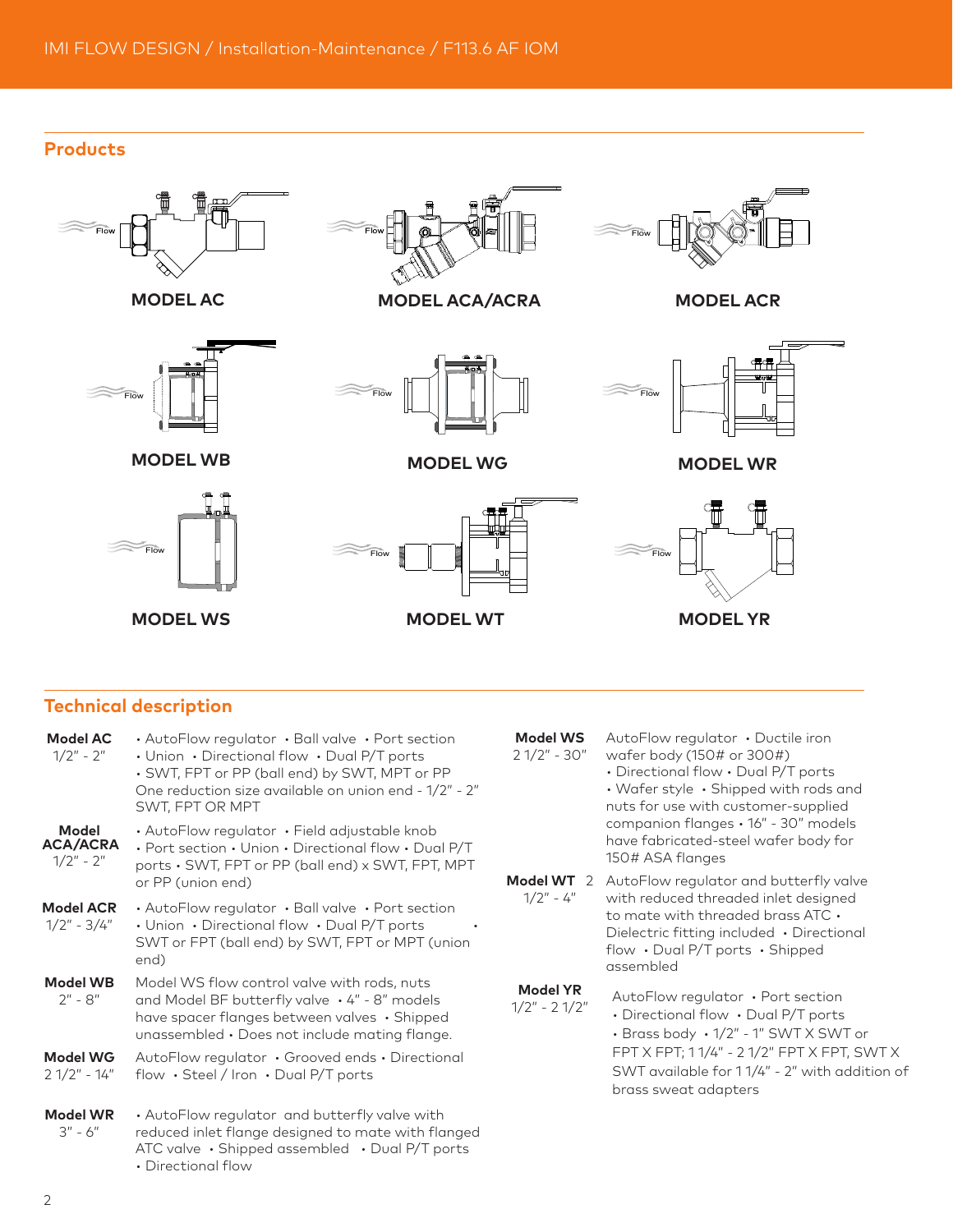### **Installation**

There are no minimum straight-piping requirements for the inlet or the outlet.

Valves may be installed in horizontal or vertical lines. The vertical flow can be up or down.

The flow arrow on the valve body must be pointing in the direction of flow.

Avoid placing the valve close to a pump discharge. Allow 10' before the valve if possible.

The model number gives the following information: body style, line size, end connections, P/T ports, GPM flow settings.

#### **Flange and Groove Body Products**

Most flange products are not furnished with flange gaskets or bolts, and unless specified otherwise have 150# raisedface flanges. Standard installation techniques covering flanged products should be followed. All products have a flow direction arrow. Care must be taken to locate the valve so that the arrow is pointed in the direction of the flow.

Grooved end products are to be installed using a "Victaulicstyle coupling". The same installation techniques used to install standard "Victaulic" products should be followed. Care must be taken to assure the flow direction arrow is in the proper location.

#### **Wafer Body Valves (Model WB, WG, WR, WS, WT)**

Make sure the long bolts and nuts to secure the wafer body are included with the valve. Install the wafer body between 150# or 300# flanges making sure the flow arrow is in the direction of flow. Make sure the inside diameter of the customer-supplied gaskets does not interfere with the flow. The pressure temperature ports should be vertical up. These ports can be used to vent air from each side of the body after filling and start-up.

# **Operation**

#### **General**

Flow control valves are purchased for a specific GPM flow rate and are equipped with a spring-loaded piston to maintain that flow rate. Five spring ranges are available for WB, WG, WR, WS AND WT only (AC - 2 ranges). The first number is the differential pressure (psi) needed to achieve the GPM rating. The second number is the maximum D.P. where the rated GPM will be maintained. The model number will show the spring range of the product. ACA/ACRA are available only in one range (2-32psi).

#### **Example:**

#### Model XX (-)

(-) can be L = 2-32, H = 5-60 or 1 (2-32), 2 (5-60), 3 (3-20), 4 (5-40), 5 (7-45)

#### **Verifying Flow**

The flow can be verified by measuring the DP (differential pressure) across the valve using the portsprovided. If it measures between 2-32 (or other) the flow is usually in the specified flow range. Debris plugging one of the flow ports will cause the DP to read high, so make sure the unit is clean when verifying flow. There are several ways to measure DP:

- 1. A pressure gauge with a P/T adapter can measure the pressure on each side of the valve. The differencesbetween these readings is the DP.
- 2. A differential pressure gauge can simultaneously measure from each port and read the DP directly.

#### **Using a Strainer**

A Y-strainer is recommended to prevent clogging. A 40-mesh screen is recommended for flows 1.5 GPM or less.

#### **Accuracy**

Accuracy is rated at 5% of the specified flow rate. Accuracy will vary with the temperature of the incoming fluid and specific gravity of the fluid. Rated flow rates are suitable for glycol solutions up to 50 percent.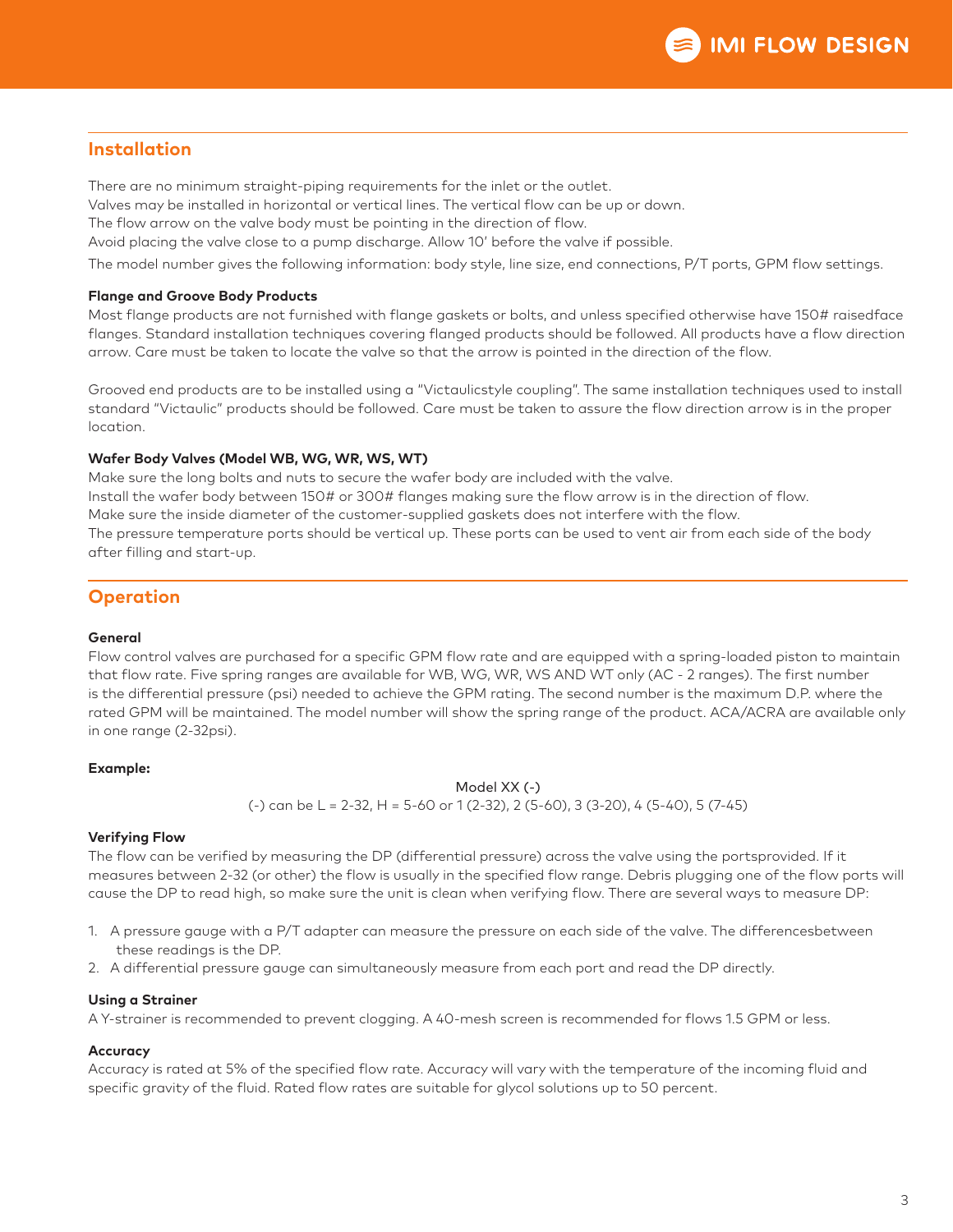## **Operation -** *Continued*

#### **Air Purge**

AutoFlow valves will not work properly if air is trapped in the housing. Models with wafer bodies will always have a small amount of air because its body is higher than the top of the pipe. Air can cause a clicking noise in some valves.

Air can easily be vented using the pressure temperature ports. On small valves, 2" and under, the upstream port can be used. On larger steel valves, both ports should be purged because air can reside on both sides of the midplate. A simple way to purge air with PT ports is to use a 1/4" manual air vent (Model AV) with a long gauge adapter (Model GA30).

#### **Flow Adjustment**

ACA is the field-adjustable flow limiter with a flow adjustment knob for changing the design water flow rate as required. The flow adjustment knob can be adjusted (clockwise or anticlockwise) to the desired value simply setting it to the actual gpm value that is marked on the knob without any special tooling. The gpm value is marked next to the corresponding line for that setting so that the selected gpm is fully visible at that setting (*see figure 1*). The setting may be locked or unlocked with a 1.5 mm allen wrench. When turning the setting, be careful not to turn the entire cap. Holding the cap with the other hand should be sufficient.



#### **Maintenance**

There is no maintenance required on Flow Control valves.

If inlet strainers are used they should be inspected and cleaned after start-up and every six months thereafter.

The controlled flow rate can be changed in the field, on 1/2" - 2 1/2" AC, ACR & YR Models, by replacing the cartridge assembly in the control valve. This requires removing the cartridge from the controller. Specific instructions for making the change come with new cartridge assemblies. The change takes only 5 to 15 minutes with ordinary tools. Changing cartridges on larger valves should be done at the factory.

Call for an RMA number before returning equipment to the factory.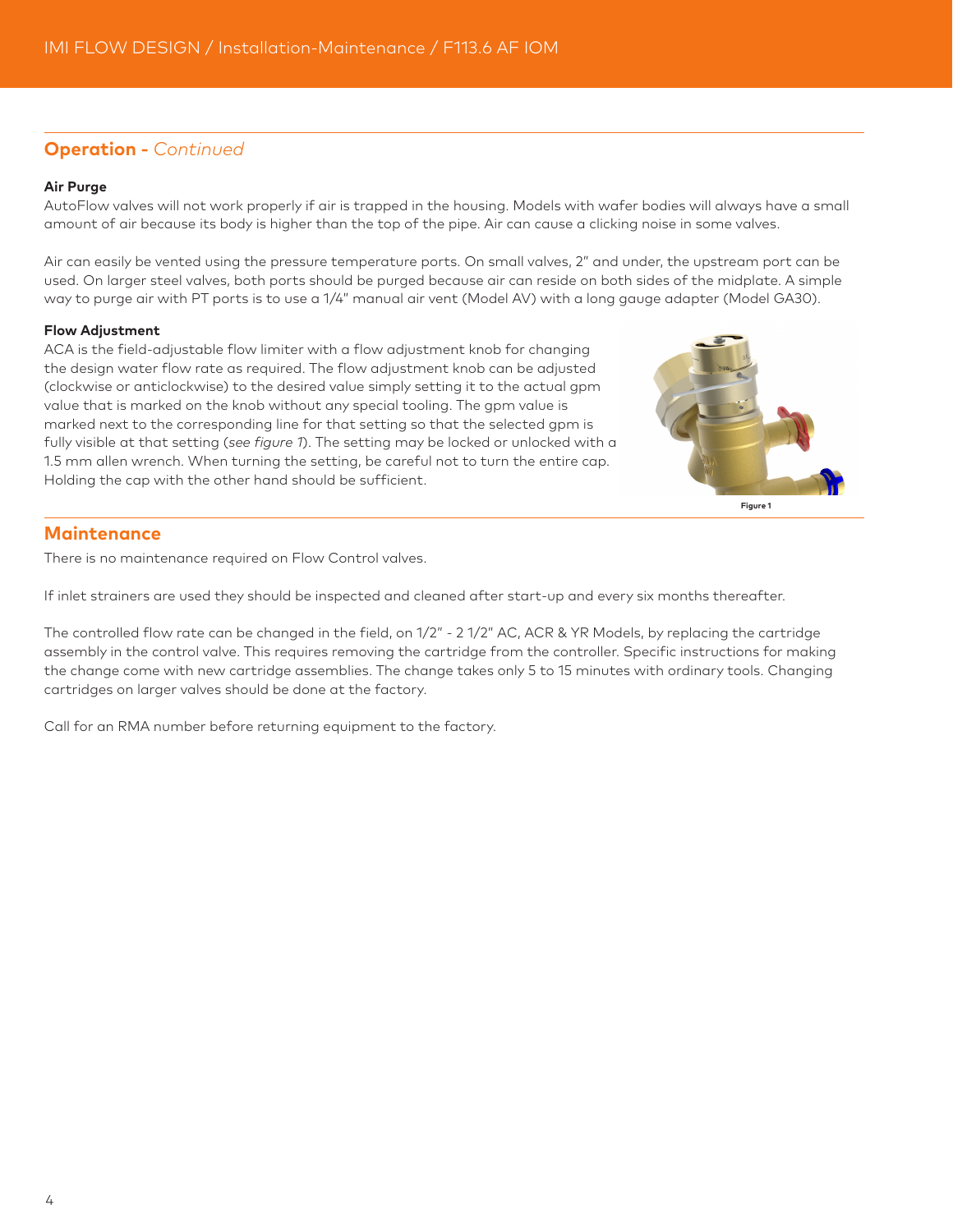# **Troubleshooting**

| <b>Possible Cause</b>                | <b>Possible Solution</b>                                                                                                                                                                                                                                                |
|--------------------------------------|-------------------------------------------------------------------------------------------------------------------------------------------------------------------------------------------------------------------------------------------------------------------------|
| <b>PROBLEM: Low Water Flow</b>       |                                                                                                                                                                                                                                                                         |
| Strainer clogged                     | Back-flush or manually clean the coil strainer.                                                                                                                                                                                                                         |
| Wrong location                       | Make sure the valve is in the proper location with the correct GPM.                                                                                                                                                                                                     |
| Low system pressure                  | If possible, check the pressure at the hook-up supply and return valves. The drop<br>through the coil and ATC valve may be too large for the available head.                                                                                                            |
| Balance valve plugged                | The AutoFlow valve may have debris. Remove cartridge, clean and replace.                                                                                                                                                                                                |
| ATC valve port closed or wrong<br>Cv | Make sure the ATC is wide open and has proper Cv.                                                                                                                                                                                                                       |
| System valve is partially closed     | Open all manual system valves.                                                                                                                                                                                                                                          |
| <b>PROBLEM: High Water Flow</b>      |                                                                                                                                                                                                                                                                         |
| Wrong location                       | Make sure the valve is in the proper location with the correct GPM.                                                                                                                                                                                                     |
| System pressure too high             | Check the differential pressure across the AutoFlow valve. If larger then 32 psi,<br>close the return-side ball valve until the difference is less then 32 psi. The spring<br>range on the cartridge could be changed to 5-60 psi which will also solve the<br>problem. |

| AutoFlow valve clicking or noisy | Check the Delta P across the AutoFlow valve. If at or near the maximum, it may<br>be necessary to replace the cartridge with a different spring range. |
|----------------------------------|--------------------------------------------------------------------------------------------------------------------------------------------------------|
|                                  | Make sure the air is purged from the system. Air can cause a clicking noise. WS<br>valves require air purging on each side of the mid-plate.           |
|                                  | Two AutoFlow valves close coupled in series can cause pulsing.                                                                                         |